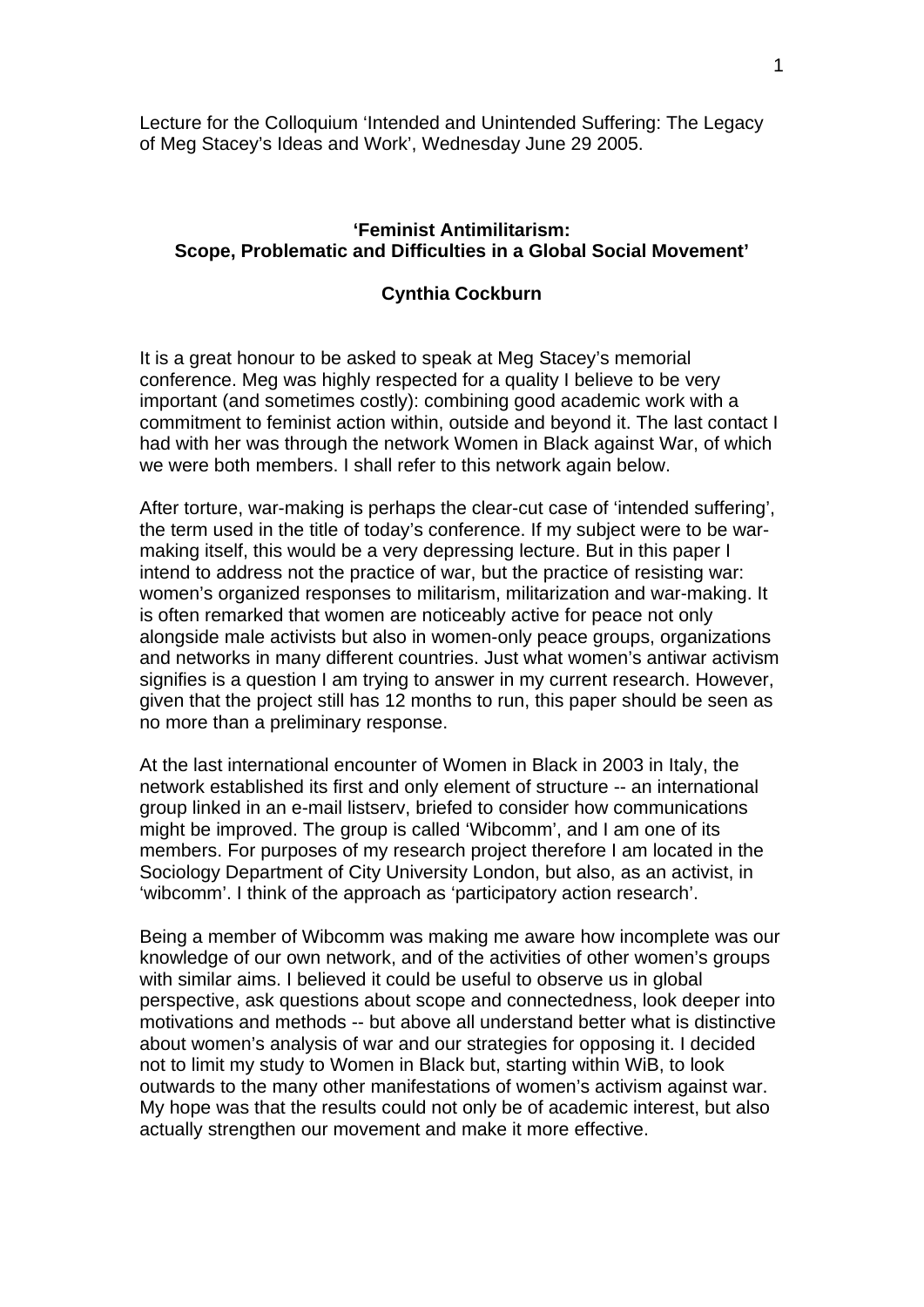### **Mapping and typology**

So, with the support of several charitable funders I have been able to do a good deal of travelling this last eighteen months. At one level, I am attempting a mapping -- inevitably incomplete -- to acquire a sense of where women activists are located and in what numbers. I have carried out case studies in selected countries - Turkey, Colombia, Spain, Belgium, Italy, Serbia, the USA, Sierra Leone, India and of a group active in the Pacific region. In selecting these locations I have been guided by where I might see a range of forms taken by militarization and armed conflict. In particular it has been important to listen both to women in war-afflicted countries, where death and danger are terrifyingly close, and to women activists in war-delivering countries, such as the USA and Britain, where death and danger are – perhaps feebly, perhaps acutely -- in the mind's eye and the political imagination.

I have also chosen places where it is possible to see a range of organized responses by women. In the process I have had to develop a typology, discovering and listing various species of organism. I began in the certainty of only one species: certain worldwide networks of women opposing war were my central reference point. I will mention three of them.

First, take the very old and highly respected Women's International League for Peace and Freedom. WILPF was founded during the First World War and is thus almost 90 years old. It has branches in 40 countries. It does commendable lobbying and campaigning work and runs an excellent web portal and news service (www.peacewomen.org). WILPF is notable for the connections it makes between war and other wrongs (injustice, poverty, racism and environmental destruction) all of which are addressed by its programmes. To achieve its effects, WILPF has been obliged to bureaucratize. It has paid staff, a headquarters in Geneva and an office at the United Nations.

Women in Black is in some contrast to WILPF. Far from bureaucratized, WiB is not even an organization. It has no decision-making bodies, no branches or elected officers. It is described in its website as 'more a means of mobilization and a formula for action' [\(www.womeninblack.org](http://www.womeninblack.org/)). Women in Black was initiated by Israeli women opposing the Occupation of the West Bank and Gaza in 1988, a year after the start of the Palestinian Intifada. It expanded rapidly during the Gulf War and Yugoslav wars in the 1990s, so that today there are possibly 300 groups in possibly 30 countries calling themselves Women In Black. But it is a feature of WiB that numerous organizations of different names from time to time 'perform' Women In Black, sometimes cooperating with other organizations to do so. The characteristic practice of Women in Black is vigils, usually involving the wearing of black, standing at regular times and intervals in some public space. The vigils vary in whether they are silent and whether they are strictly women-only.

Significant Women in Black networks – those in Italy, Spain and the former Yugoslavia in particular – developed not one but two primary 'missions'. The first was resisting 'home-grown' militarism and war, ie. especially in the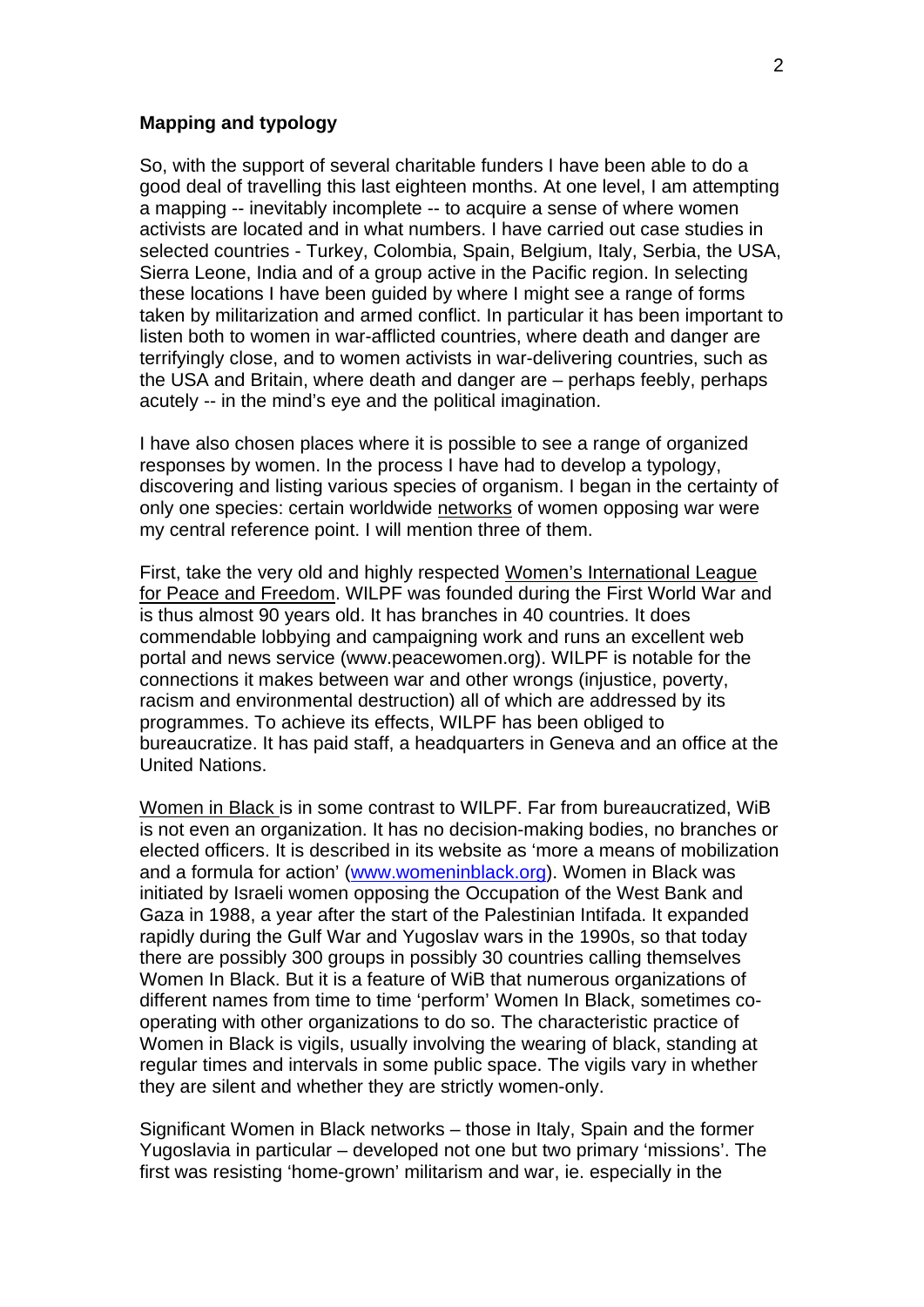societies in which its members are located. The second was building bridges between differently positioned women. Such bridges have in practice been of two kinds: between 'selves' and those 'others' whom the state has designated 'the enemy'; and between 'selves' in war-afflicted countries and 'others' in Western power-projecting countries. For instance, on the one hand, it is characteristic that the women of Women in Black in Israel have been attempting to maintain contact with Palestinian women across the Green Line; and women in Serbia have actively worked at sustaining or rebuilding trust between women, represented respectively as Orthodox/Serbian, Catholic/Croatian and Muslim (of Bosnia, Sandjak, Kosovo etc), divided by war-makers. They also address the animosity between refugees and host populations. On the other hand Women in Black in Italy (*Donne in Nero)*, and in Spain (*Mujeres de Negro)*, as well as other western European countries, have invested energy and funds in support for such women in doing that kind of bridge-building activity. For example, sometimes they have invited cospeakers (say a woman from Israel and one from Palestine) to come on speaking tours to Italy or Spain.

Another, newer, international and potentially worldwide network is Code Pink, started soon after September 11 2001 by Medea Benjamin, Starhawk and other women in the USA. They depend on their website and e-mail list to model and disseminate a rather different kind of action – first across the USA, increasingly in other countries (www.codepinkalert.org; Code Pink 2005). Code Pink are a far cry from the serious, dignified, silent vigils of WiB. Where Women in Black wear black, Code Pink women and their male allies wear shocking-pink clothes or accessories. Where Women in Black are mostly immobile, Code Pink invade political meetings or perform street theatre. Where Women in Black favour silence, Code Pink use music and poetry. The three styles of WILPF, WiB and Code Pink attract women with different aesthetics and perhaps somewhat different feminisms. They also have different political uses.

Remaining for the moment in the mode of mapping and typology, it is evident that the movement of women opposed to war is far more than such purposedesigned world-wide networks. First, there are thousands of stand-alone women's groups around the world, addressing one or other aspect of the overall problem in one locality. Near home, take for instance the women's group that for twenty years has focused attention on the Atomic Weapons Research Establishment at Aldermaston in southern England. Their strategy has included camping at the base, and monitoring, publicising and campaigning against the development of a new generation of nuclear weapons. This example happens to point up two other features of this field. First, 'camping' as one of many modalities of protest. The most dramatic and sustained manifestation of this was the women's peace camp opposing the siting and deployment of cruise missiles at Greenham Common, for more than a decade from 1981. Second, overlapping memberships: several of the women involved in this camp are also, as individuals, members of the London group of Women in Black.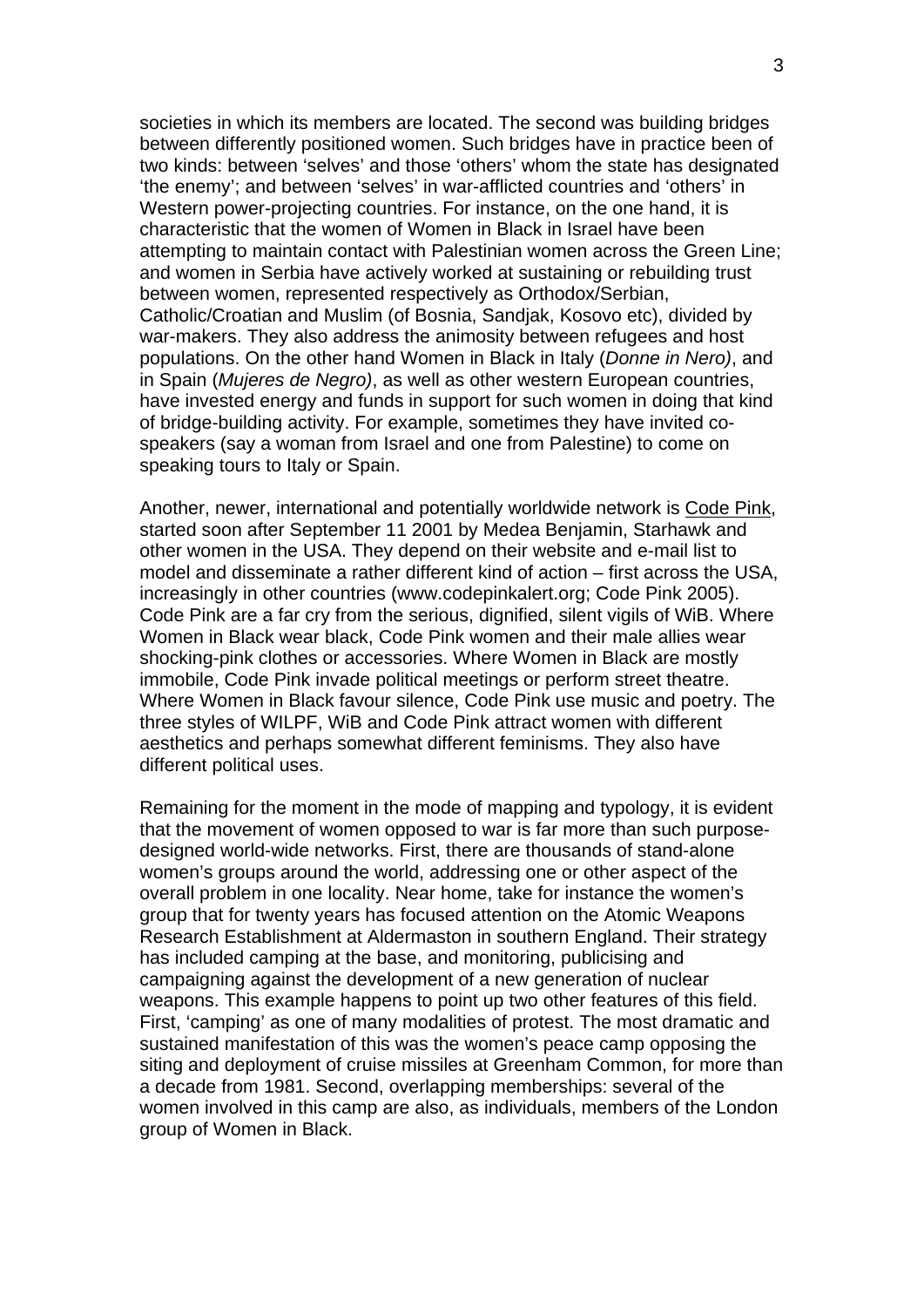Some discrete local groups are tied into regional alliances. For instance *Women Act against Military Violence* in Okinawa, Japan, are part of the *East Asia, US, Puerto Rico Women's Network against Militarism*, which monitors the system of US bases in the Pacific. I attended an interesting meeting of that network in Manila recently, where I found groups from Hawaii, the Philippines, South Korea, Japan, Puerto Rico and the USA, sharing information about the US presence in their countries and evolving strategies together.

Additionally, there are women's *sections* or initiatives within many mixed organizations – a handy example would be the Women's Portal of the *International Action Network on Small Arms* (www.iansa.org). I am beginning to perceive, also, the importance of less visible, *ad hoc*, goal-directed networks, that come into being for certain purposes, but may not necessarily endure long. For instance one could ask who was it that mobilized to get the United Nations Security Council to adopt its Resolution 1325 mandating the recognition and inclusion of women in peace-making and peace-keeping operations, and who now monitor its implementation? A network such as this has no name nor any formal existence. It includes women in UN agencies, in international women's NGOs and individual women in various universities.

#### **A global social movement?**

1

Taking a worldwide perspective like this, it is logical to think of using a language of 'global social movements'.<sup>[1](#page-3-0)</sup> This is a conceptual framing with a positive and heartening feel to it. But how would we define or name this movement? Movements do not have boundaries, they are not structures but flows. They do not possess formal representatives, headquarters buildings or postal addresses. It is difficult therefore to say with any authority that a global social movement exists. One can only talk of currents of activity, intermingling -- now swelling to a flood, now dwindling to a trickle.

Does it makes sense, then, to think in terms of a current we could call 'women opposing war', 'feminist antimilitarism' (not quite the same thing), or something of the kind for which we barely yet have a name? Could we imagine it flowing near to, intermingling with, the worldwide women's movement (and does that itself exist?); the mainstream antiwar movement of men and women; the movement for human rights and economic justice (something that includes but is not limited to the Social Forum movement)? I believe it does make sense to think of ourselves using the concepts associated with 'global social movement'. But to say we actually *are* a global social movement, I am going to suggest, poses questions more than it supplies answers. The statement may have less analytical than inspirational value.

<span id="page-3-0"></span> $1$  The concept of 'social movement' and 'global social movement' have been variously defined and elaborated. A useful introduction with examples may be found in Cohen and Rai (eds) 2000.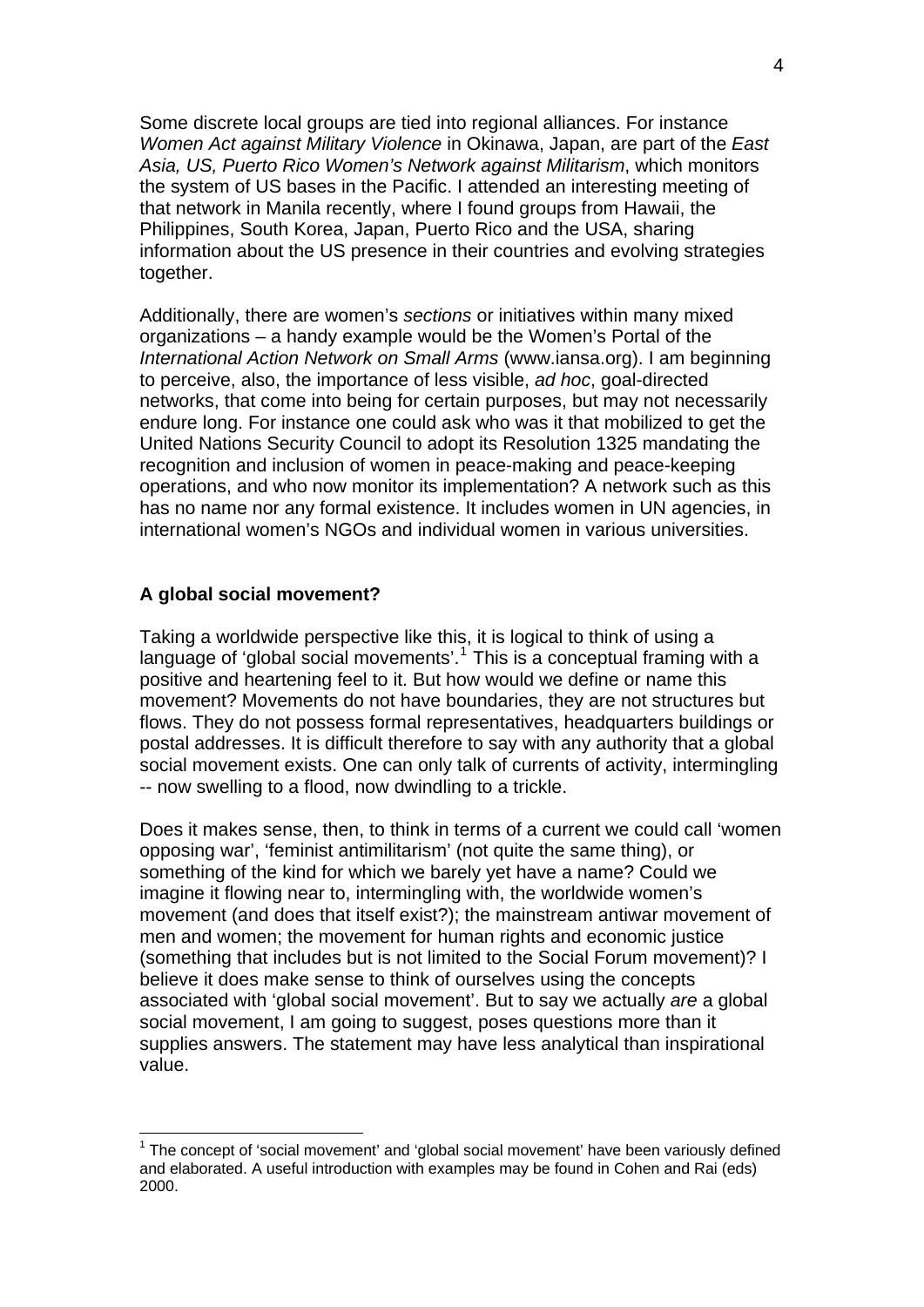#### **Motivation in women-only organizing**

Let's go beyond mapping and typology, to look for a moment at motivation and methodology. Why do some women pull away from men to organize as women against war, militarism and related phenomena? There is a good deal of consistency, I find, in what women say. They state three clear reasons.

First, they say, women have a gender-specific experience of war with which other women can empathize. Displacement from home, the sustaining of children, the ill and the elderly through times of crisis, are obvious instances. Another is sexual abuse. There are women worldwide, at this moment, for instance, who are anxious and activated about the conditions being experienced by women in Darfur. One can pick up this concern from numerous Internet media.

As with war-fighting, militarization too, as a long-term process and condition, has gender-specific effects. So, for instance, the *East Asia, US, Puerto Rico Women's Network against Militarism*, mentioned above, whose focus is US military bases in the Pacific, identifies some problems that are common to both sexes, including wrongful appropriation of land and toxic pollution from weapons testing. They also however address women-specific realities: military prostitution in the camp-towns around the bases, particularly the exploitation of ever-younger girls and the birth to local women of fatherless Amerasian children, who, everywhere the US military are or have been located, constitute sizeable populations with distinctive problems.

Second, women note that women are often silenced, marginalized and misrepresented. They therefore set out to give women's experience of war a clearer analysis, to vocalize and emphasize it. One of my case studies, for instance, has been of a project with the cumbersome title *International Initiative for Justice in Gujarat*: *Redressing Violence against Women Committed by State and Non-State Actors.* In 2002 there was a murderous outbreak of violence by Hindu extremists against the Muslim community in Gujarat. This is a place where 'war' took the form of 'pogrom'. It involved several thousand violent deaths and the torching of Muslim properties across the state. A huge number of rapes were committed, many by gangs of armed men. Many of the rape incidents ended in the burning alive of the women victims.

The Indian government and human rights organizations, in their responses to the genocide, were barely mentioning the rapes. So two women's groups in Mumbai, the *Forum against the Oppression of Women* and *Aawaaz-e-Niswan*, the one with strong links in the Hindu community, the other in the Muslim community, called together a team of nine women experts from India and abroad to take evidence from Gujarati women. This case is interesting for a combination of three strategies: a conscious use of feminist theories (of gender and nationalism); the use of legal argument (law of genocide); and a bid to internationalize the problem as a means of mobilizing pressure on a national government. Panellists from the UK included Nira Yuval-Davis, then of the University of Greenwich (Yuval-Davis 1997) and Anissa Helie, of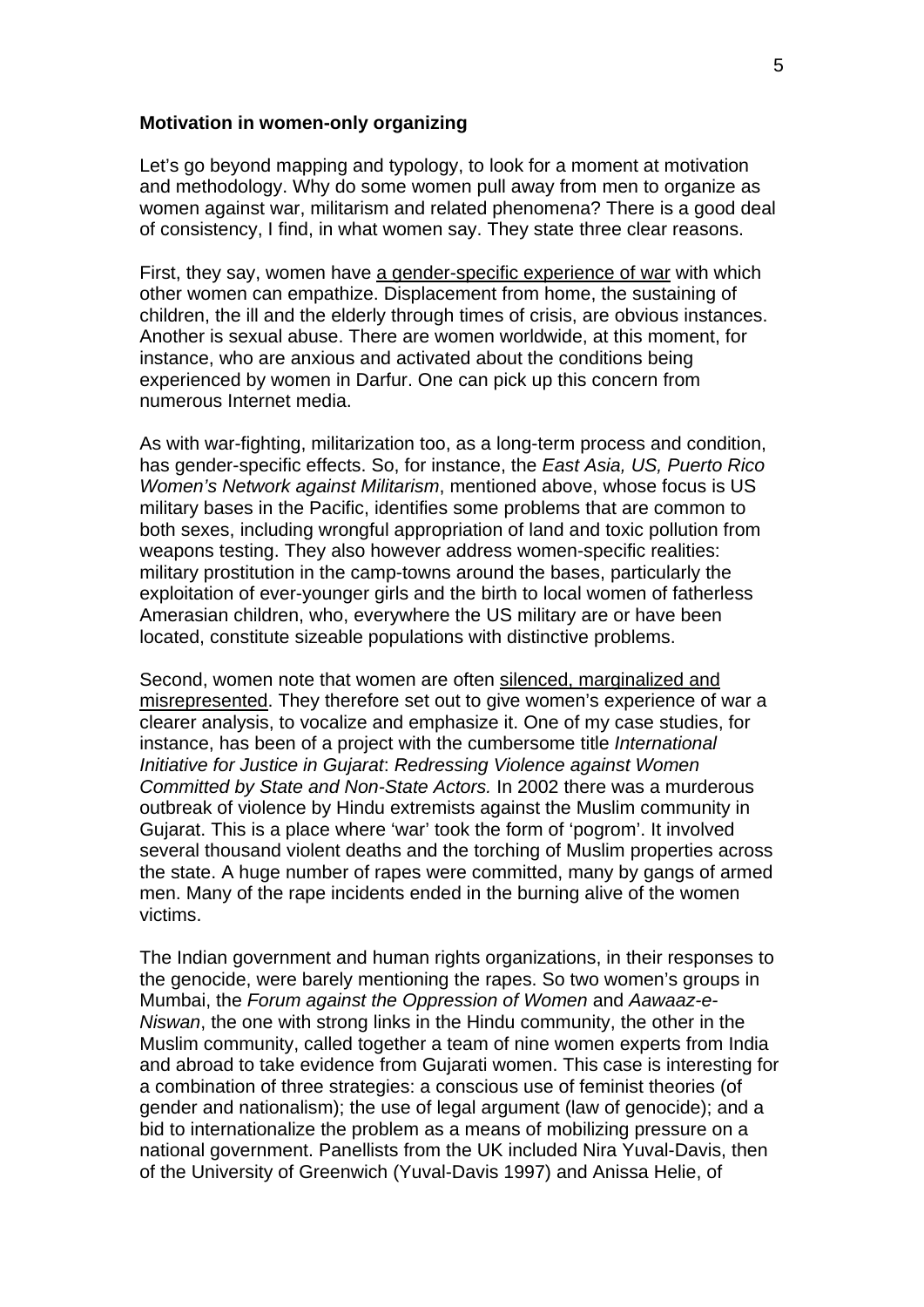Women Living under Muslim Laws (www.wluml.org). Feminist lawyer Vahida Nainar brought experience from the International Criminal Court, and Gabi Mischkowsky from her monitoring of the International Tribunal which considered rape as genocide in Yugoslavia. They wrote a powerful report calling on the Indian authorities to pay heed (International Initiative for Justice in Gujerat 2003).

If Gujarat is an example of a conflict in which women's experience of violence was overlooked, Bosnia-Herzegovina is an example of one in which it was often misrepresented. The epidemic -- some say campaign -- of rape in Bosnia was eventually reported with dismay in international media. But rape was exploited by nationalists on all sides, who while they were happy to use the issue to score points over their ethnic enemies, refused to acknowledge rapes perpetrated by their own men (Zarkov 2001). This kind of misrepresentation prompted women to organize cross-ethnically as women in support of rape survivors and also to write and publish their own analyses (eg. Stiglmayer ed. 1995).

### **Women's methodologies of organization and action**

Third, women are quite clear that they organize as women in order to be in control of process. They say they feel they have developed distinctive methodologies of organization and action with which they can be comfortable - practices they cannot rely on finding in the wider antiwar coalitions, particularly where these are dominated by Trotskyist and other 'hard left' elements with a preference for dogma, hierarchy and centralism. Some of the methods women discuss, design and adopt are as follows.

I sense that women tend to connect war very directly to women's own lives. A social movement, in John Keane's words, 'controversializes power' and often does so from within or very close to the 'spaces of everyday life' (Keane 1998). It is characteristic of women's opposition to war and the war system that a great deal of the energy comes from rage and despair at the way militarism and violent conflict distort and damage everyday life. That is very clear for instance in Colombia, where women are caught in the midst of a violently destructive three-way conflict between guerrillas, rightwing paramilitaries and government forces that has turned ordinary villages and urban streets into battlefields. What women are demanding in Colombia is precisely the 'demilitarization of everyday life' (Ruta Pacifica 2003).

A second widespread commonality in process I believe is principled nonviolence – and that means verbal as well as physical non-violence. Women often say their group tries to avoid negative images -- dwelling on bombs and guns for instance. They prefer to state what they are for (eg. justice, inclusion) rather than merely what they are against (eg. racism, war-mongering). A third is prefigurative tactics in which the 'means' do not betray the 'ends'. Spanish women speak of 'coherencia entre fines y medios'. In other words, the struggle is shaped to have the same form, spirit, relationships as the world it strives to bring into being. This introduces an element of pleasure, inclusiveness and care.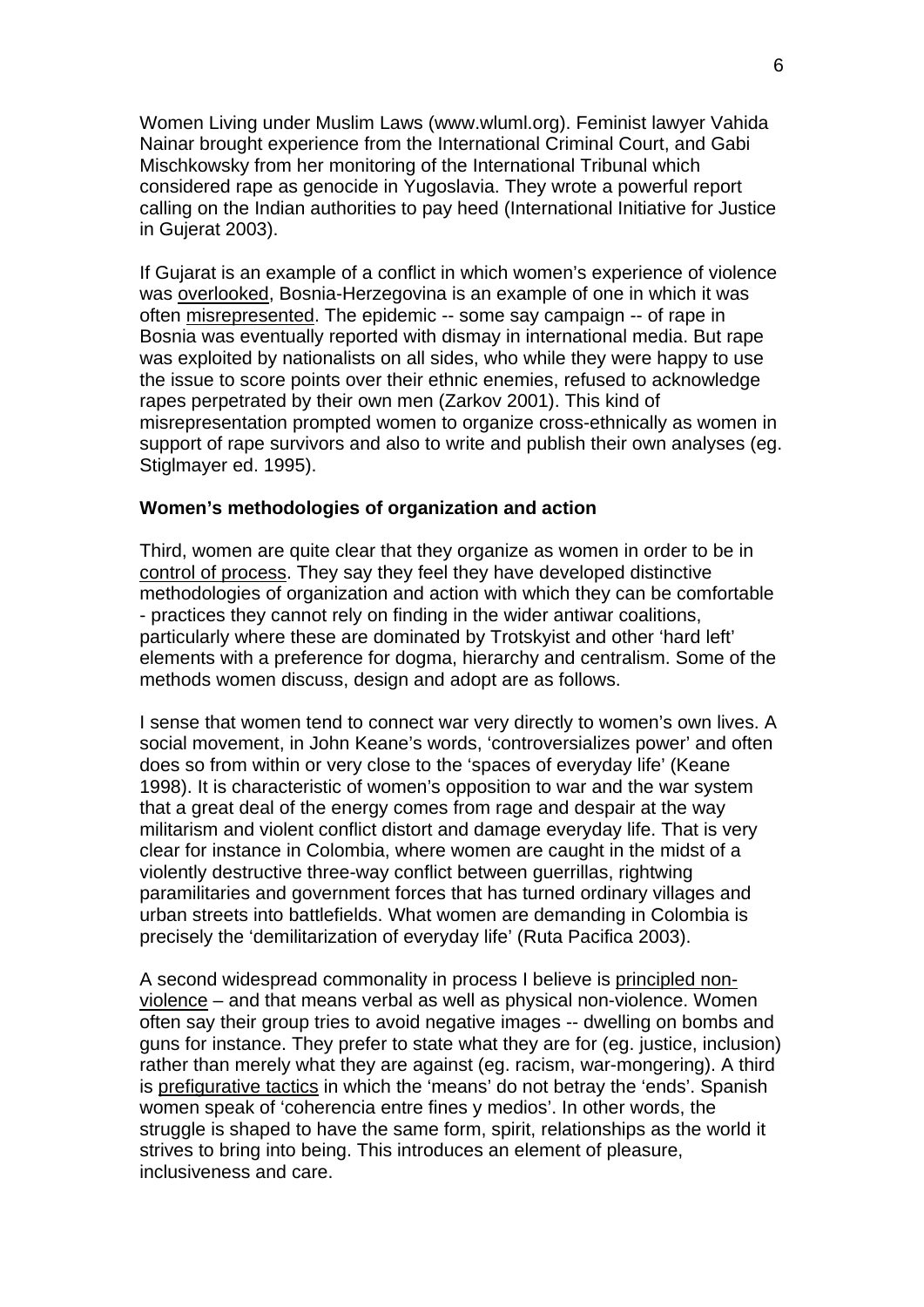Some social movement theorists propose that opposing an 'adversary' or 'enemy' is constitutive of a social movement.<sup>[2](#page-6-0)</sup> This does not I think well reflect women's engagement in such movements. It is in any case not a universal perception. Peter Waterman suggests that social movements precisely do not contest 'universal enemies' but identify 'global problems' (Waterman 1996). I am finding in fact that women's antiwar groups are almost always at pains to make it clear they see neither 'men as a sex' nor 'men in uniform' as the enemy. Often women on demonstrations engage with individual soldiers, policemen and politicians, assuming their humanity, until it is disapproved. Women's groups are less ready to 'hate' 'capitalists' or 'the USA' or 'the military' than are some mixed groups. They prefer to make enmity itself the problem.

Of course these methods and processes are not necessarily 'natural' to women - they are intelligently chosen as effective, as well as convivial, practices. Nor are they exclusive to women. There are parts of the mainstream movement that value them too. But very often, within mixed organizations, when the quality of process becomes an issue, it is women that make it so.

## **Analytical divergences: 'pacifism'**

1

So - if the many women I have interviewed in the last 18 months are in any way representative, there is a certain unanimity of motivation and rationale within the women's movement against war. There are also certain processual qualities one can be fairly confident of finding in women's organizations and networks. But I want to move on to consider our analysis of militarism and militarization, communal violence, armed political conflict and war-fighting. What are women activists thinking? Do we all see the problems the same way? And, equally important, do our actions adequately express those thoughts?

In the second half of this paper I would like to explore certain incoherences I am encountering as I talk with women about their thinking and their strategies. I shall single out three -- two that signal differences of analysis and one that signals a gap between analysis and strategy.

I am making a careful choice here to use the term 'incoherences' rather than 'disagreements'. I emphatically do not want to baldly assert at the outset that there are divergences and conflicts threatening our harmony. On the other hand, I will not say these are merely 'differences': while a good deal of difference should be accepted and celebrated, incoherences should be taken more seriously. They need addressing if they are not to generate inconsistency in practice.

<span id="page-6-0"></span> $2$  Manuel Castells for instance translates and paraphrases the second of Alain Touraine's three principles of social movements (*principe d'identite, principe d'opposition, principe de totalite*) as an adversarial principle, where 'adversary refers to the movement's principal enemy, as explicitly identified by the movement' (Castells 1997:71, referring to Touraine 1965 and 1966).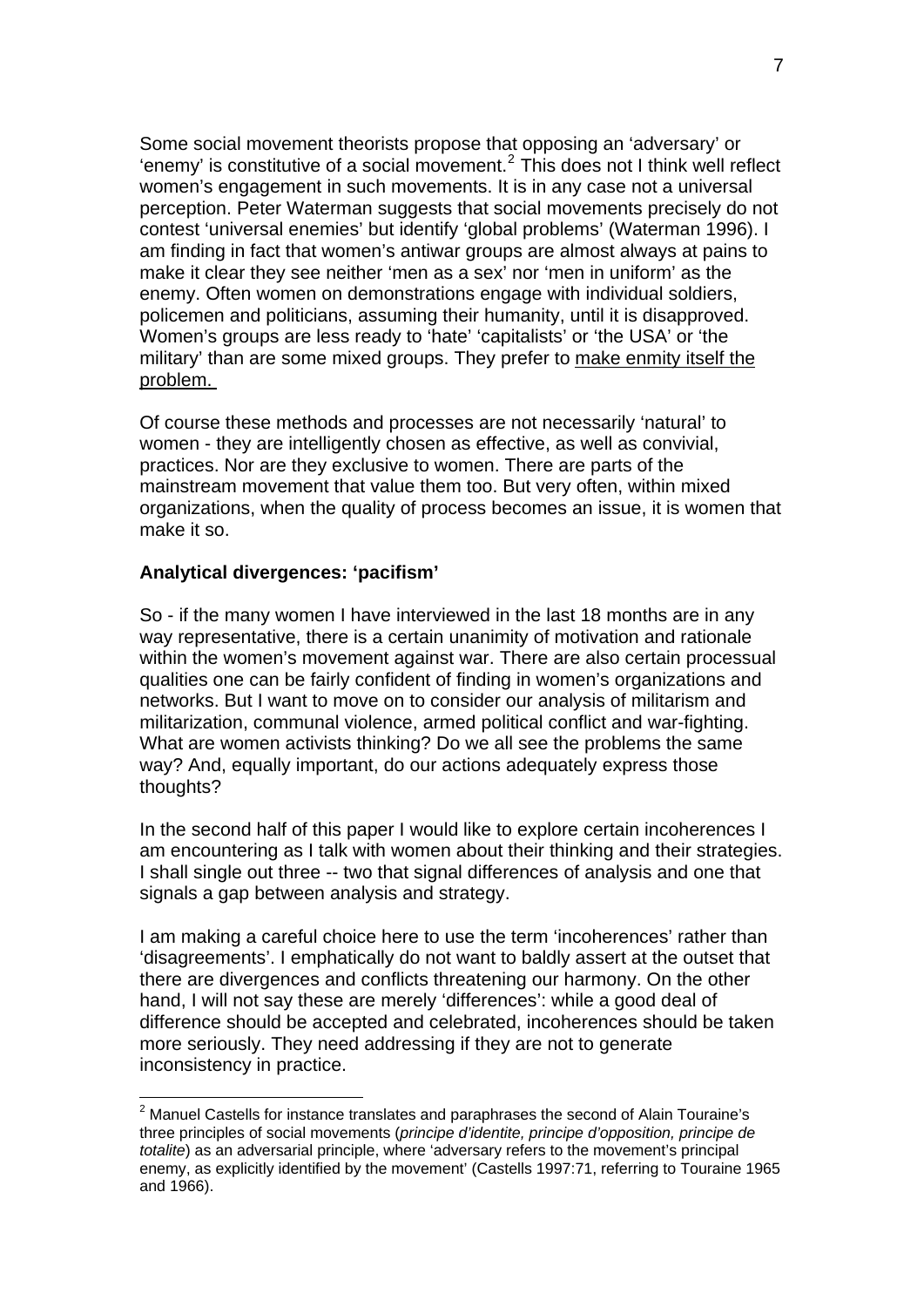I should make it clear here in passing that not all the issues of concern in the women's movement against war are gender issues. There is no reason that they should be: it is reasonable to expect that as women we have a positioned point of view on the whole world, not only on 'women's matters'. The first incoherence of analysis I want to discuss is a case in point: it has very little to do with gender. It concerns the tension between peace and justice. Of course this is a well-worked theme within the mainstream peace movement these many years. The debate in which principled pacifism is challenged by 'just war' theory goes back many years and fills many volumes.<sup>[3](#page-7-0)</sup> In a world characterised by so much injustice and oppression, can we always deny the legitimacy of the use of force? Disagreements on this permeate feminist discussions on women in the military, for instance (Enloe 2000, Peniston-Bird 2000). Some European women who now support women's actions for peace in Latin America tell me that they formerly organized in solidarity with armed liberation movements, e.g. the Sandinistas in Nicaragua. Some of them are now rethinking their own political history. One said to me 'I sometimes feel as if I have two heads'.

This tension struck me forcibly when reviewing the recent history of Sierra Leone. I was there earlier this year visiting an interesting and brave group of women called the Mano River Women's Peace Network, which spans Sierra Leone, Guinea and Liberia. During the terrible 10-year war in Sierra Leone in the 1990s, rebels abducted, recruited, drugged and armed thousands of child soldiers. They turned the country into a vicious, anarchic killing field in which an estimated 10,000 had a hand or foot amputated by machete, thousands of young girls were abducted, countless women were raped and many pregnant women disembowelled. There was cannibalism. Despite the rebels' proclamations of a social and political agenda, it became more and more clear they were little more than gangsters seeking control of diamond-rich territories. The national army disintegrated as its soldiers defected and joined the various rackets (Abdullah 2004).

There seemed no prospect of an end to the violence in which Sierra Leone was engulfed. West African peacekeeping forces tried but failed. A huge exercise by the United Nations involving a force of 17,000 peacekeepers from Bangladesh, India and elsewhere, also stalled. Five hundred United Nations personnel were taken hostage and the UN was powerless to rescue them. Then in May 2000, the British government sent in the Navy and fighting units with helicopter gunships. They rescued the hostages and stayed on to pacify the country, reorganize and train the State army and re-equip it with weapons (supplied by a UK exporter) (Koroma 2004).

I was at first surprised to find that none of the women I spoke with in Sierra Leone, and no Sierra Leonean writer I read, saw this intervention as armed neo-imperialism. Civil society and democratic political parties in Sierra Leone had been struggling to recover electoral rule and many people had died in the

1

<span id="page-7-0"></span> $3$  See for example Michael Walzer, 1977. His position is that there exists a space between pacifism and militarism for moral argument about justice and force.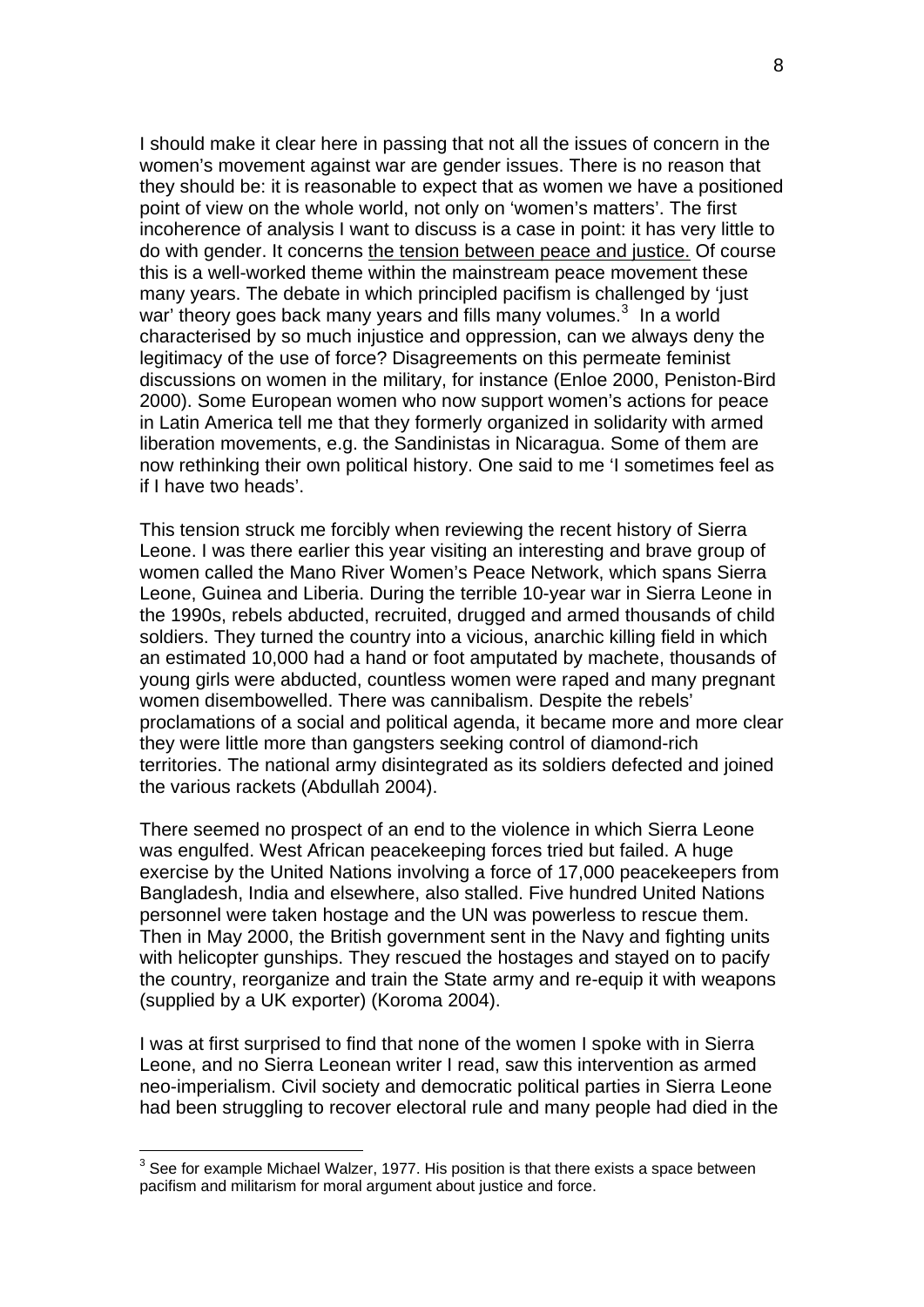attempt. Sierra Leonean democrats and feminists now seem to be united in the belief that British intervention had been Sierra Leone's salvation.

These conversations in Freetown made me review what I might have been thinking at that moment in the year 2000. I am ashamed to say I cannot now remember. But even if I missed some important discussions on the issue of Sierra Leone among our Women in Black group in London, I doubt if we resolved the tension between our reasonable if idealistic suspicions of British militarist reflexes and our pragmatic understanding of West African civil society.

Recently I found Italian women preoccupied with similar thoughts. I asked one group 'on this issue of principled pacifism versus necessary violence, how do you position yourselves?' One woman replied, 'With great discomfort! My personal background would lead me to think of myself as a pacifist. But that's too easy to say, here in Italy. What I would say if I were actually in a war, I don't know.' Women positioned in diverse situations around the world, might well answer differently the question 'which is right, which is most effective, in securing a chance for democracy and human rights -- principled nonviolence, or the use of limited force?'.

### **Analytical divergences: 'nationalism'**

A second incoherence I have come across while talking to women antiwar activists has to do with nationalism - or rather with ethno-national identity. I stumbled across this when, within a matter of days, I visited Women in Black groups in both Serbia and Spain.

It did not surprise me at all that women in Serbia, given the degree of ethnicization of those wars, make opposition to national identities and nationalist politics a central tenet in their activism. All of us who knew women from that region during those years heard them struggling with their own 'names'. Am I a Serb because that is what they call me? Can I voluntarily renounce this name? Women of the former Yugoslavia, striving to put back civility into relationships between the various South Slavs of different 'names', were obliged to radically dissociate the individual sense of self from the coercive identities of nationalist political projects.

However, when I travelled to various regions of Spain I heard women, also feminist, also antimilitarist, saying (and I freely paraphrase here) 'Hold on a minute! Look, I'm a Catalan. During the dictatorship we were banned from using our language, our culture was repressed. If I say now, "I'm a Catalan nationalist", that doesn't mean I condone violence, that I want war or separatism. It doesn't mean I tolerate Catalan patriarchy (yes, we have here it too!). It's just that we could do with your support in our struggle to maintain our distinctiveness, keep alive aspects of our culture, and teach the Catalan language to our children.' (Since Basque separatist violence continues in Spain, relationships between women around Basque nationalism are even more complex and painful.)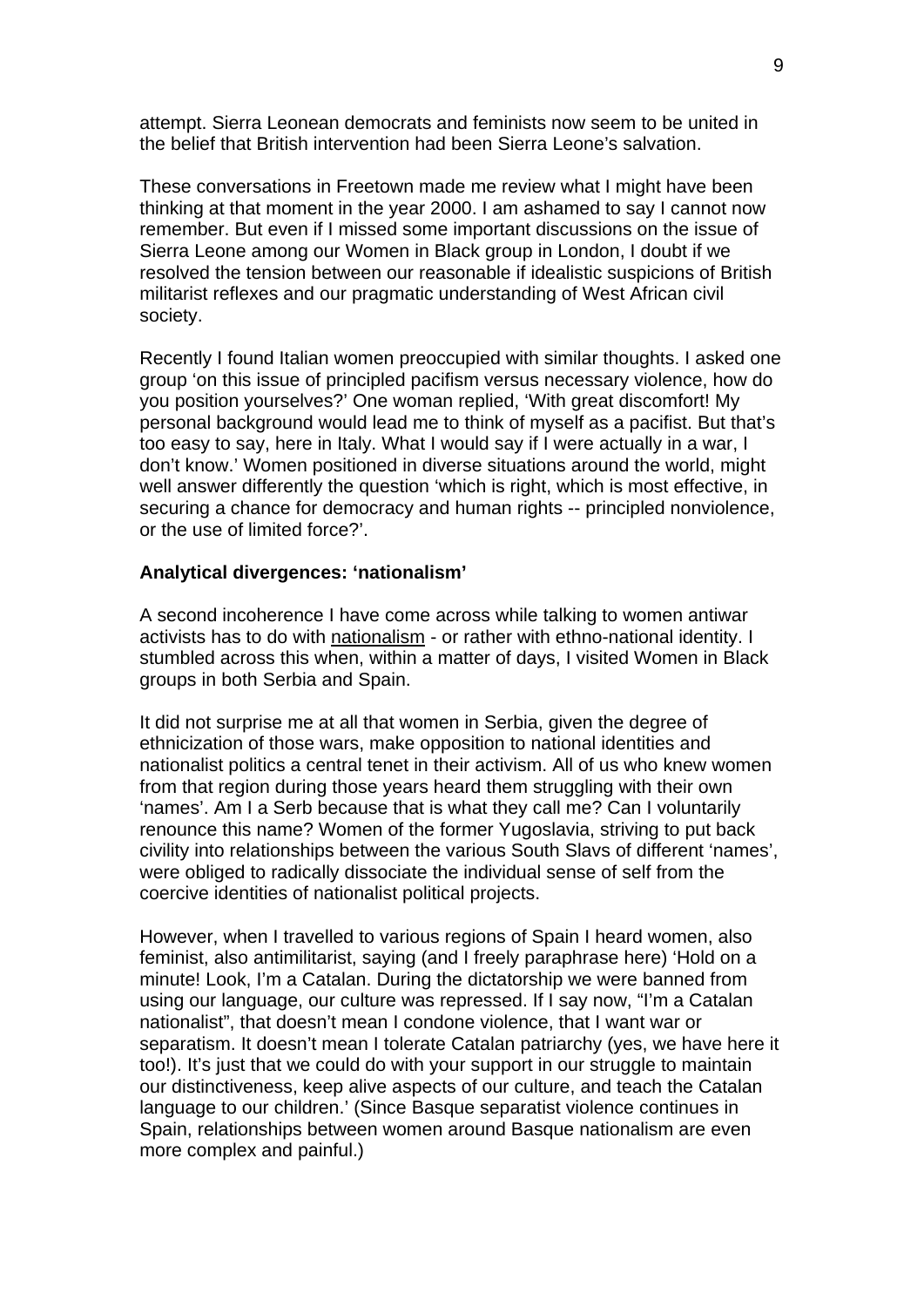Different positionalities in relation to 'nation' have generated tensions from time to time even within Women In Black (*Mujeres de Negro)*. Those in metropolitan Spain, let us say in Madrid, can feel more unquestioningly at ease with, let us say, Serbian women's emphatic anti-nationalism than can those of a suppressed identity group, who may feel sometimes that people in Madrid (or Zaragoza or Sevilla) can sometimes be blind to the nationalism of the Spanish state itself, and so unconsciously share in it.

During these journeys I came to realise that I understood both positions all too well. I could identify with the 'anti-nationalism': I feel distaste for the union flag and the anthem I am supposed to love and honour as a British national. At the same time I understand perfectly well that if Virginia Woolf could say 'as a woman, I have no country, as a woman I want no country, as a woman my country is the whole world', she could do so only because she was a white Englishwoman, citizen of a colonial, imperialist country who, like me, could well afford to refuse the national identity the patriarchy had ascribed to her (Woolf 1986:125, first published 1938). She would have found those words less easy to write had she been one of the colonial peoples aspiring to independence at that moment. Or a Palestinian woman today.

Yet I was somehow surprised to encounter this particular incoherence in our own movement. Why was I surprised? I had spent years already studying in minute detail, and writing extensively about, the way Republican Irish and Unionist Protestant women in Belfast, equally longing for a resolution of the violence in Northern Ireland, in order to work together co-operatively had to negotiate very consciously, with extreme patience, skill and care, the way they understood and uttered national identifying names associated with dangerous political and military agendas (Cockburn 1998). It is surely inevitable that nationalism will be an explosive issue in building an international movement of women against war.

# **Compromises of practice**

The third incoherence I would like to explore has to do with the way we understand the sources of militarism and war, our women's 'take' on these things, in relation to the way we express ourselves publicly. When explaining war, 'realist' international relations theorists invoke concepts such as national sovereignty and security (Walz 1994), while Marxian anti-militarists cite capitalist expansionism and neo-imperialism, where the bottom line is economics, the power to control resources, exploit labour power and dominate markets (Chomsky 1999, Berdal and Malone 2000). Yet others fall back on Darwinian arguments about the survival and adaptation value of aggression (Wilson 1975).

And women who organize against war, how do they see it? We may perhaps deduce this from the reasons, cited above, that they give for organizing as women. They said, you will remember, first: 'It's because women have a gender-specific experience of wartime and peace time'. That indicates clearly a belief that we live in a world in which male and female, masculine and feminine, are deeply differentiated; that there is a gender division of life and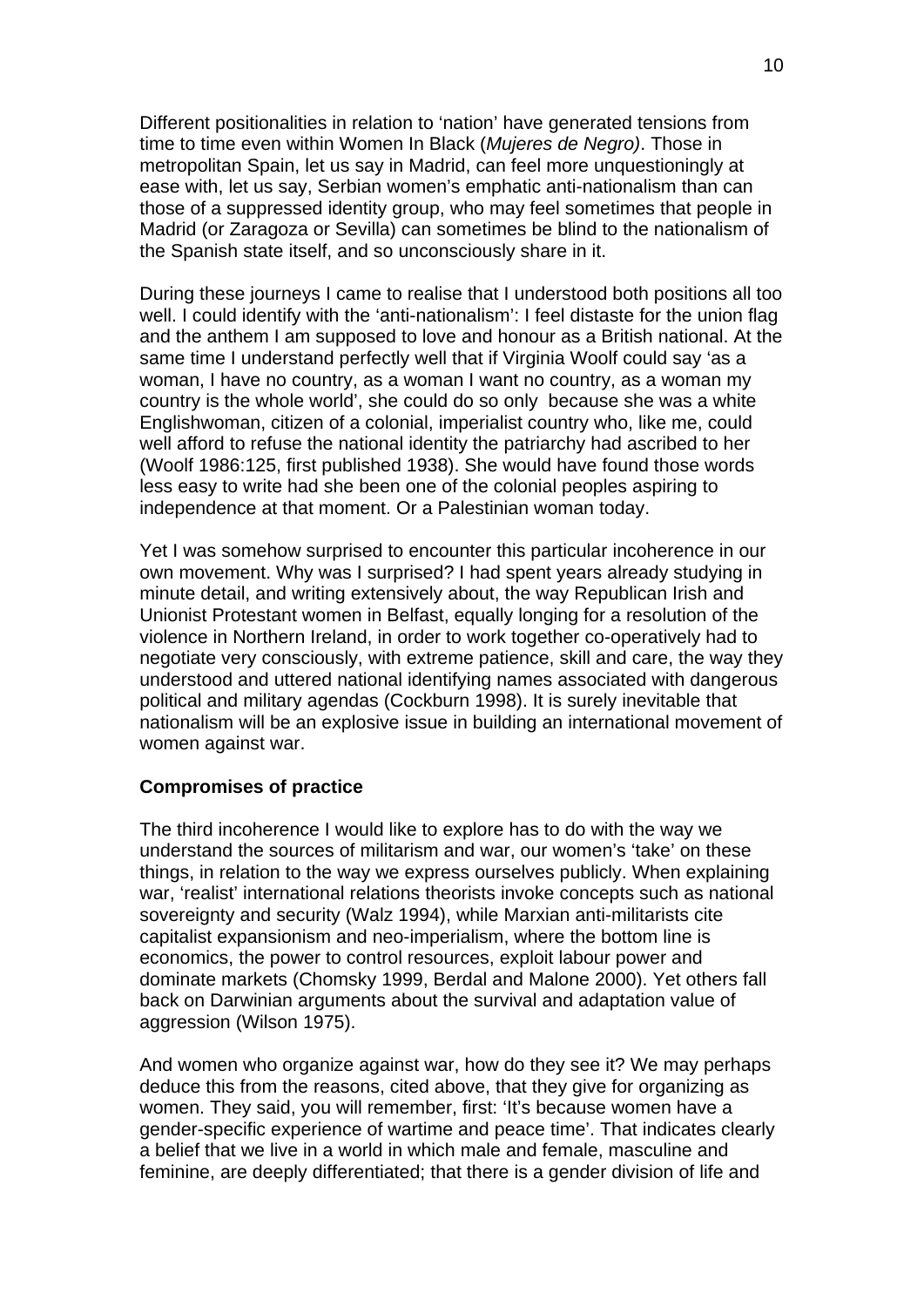labour, war and death. Secondly, they said: 'It's because our voices are otherwise not heard', suggesting we believe gender relations to be unequal and women to be valued less than men in our societies. A third reason was: ' We prefer women's ways of organising'. Experience has shown women, it seems, that not only men in mainstream institutions but even our male political allies on the left and in the antiwar movement are in the main uncritical of hierarchy, authoritarianism and exclusion.

Notwithstanding differences they may have in their relationship to feminisms, there is little argument among women antiwar activists with the notion that we live in various forms of patriarchy: hierarchical systems in which gender is an organizing principle, investing authority in men, disempowering women.<sup>[4](#page-10-0)</sup> We share a belief that the patriarchal or male-dominant sex-gender system privileges and institutionalises violence and tends to generate and reproduce, through cultural means, masculinities that specialize males in the use of force -- over other men, and over women.<sup>[5](#page-10-1)</sup>

The incoherence I detect here, therefore, is less a matter of theoretical disagreement than of a gap between a shared, if implicit, theory and our public actions. So far among these groups I have been visiting I have not often seen, in leaflets, on placards, or in public statements by women activists any clear indication that one important factor in the perpetuation of militarism and war is patriarchy, or systemic male dominance. The M-words - men, male, masculinities, misogyny – may be common currency between us conversationally, but we find them difficult to use publicly. I think we are afraid that if we point the finger explicitly against male power as a system, against masculine cultures of violence, we shall risk being seen as:

- being essentialist about what is a man or woman (however often we may assert that gender is socially constructed);
- blaming all men;

1

- exonerating all women of violence;
- indulging in special pleading for women as an interest group;
- abstracting from our humanity, our human-beingness;
- alienating potential allies;
- giving the impression of a failure to grasp politics with a capital P;
- and deflecting attention from the immediate problem let us say, stopping an imminent war.

<span id="page-10-0"></span><sup>4</sup> Even among those who firmly believe in the importance of understanding male-dominant gender relations as an enduring and powerfully influential social system, the use of the term 'patriarchy' to describe its contemporary expression is contested. The male-dominant sexgender system manifests itself in historically and societally specific forms. In 'modern' and especially in 'Western' societies we have seen a shift from literal 'rule by the father' to a more generalized mode of male dominion (Pateman 1988). During my current research however I have met many women activists continuing to use the term patriarchy quite comfortably, if with a conscious caveat, as a convenient shorthand.

<span id="page-10-1"></span> $<sup>5</sup>$  Feminist analysts vary in the emphasis they give to patriarchy as a source of militarism and</sup> war. Some emphasize patriarchy as fundamentally causal (eg. Reardon 1996), others use the term patriarchy in discussing militarism, militarization and war alongside reference to other social structures such as capitalism and nationalism (eg.Enloe 2000).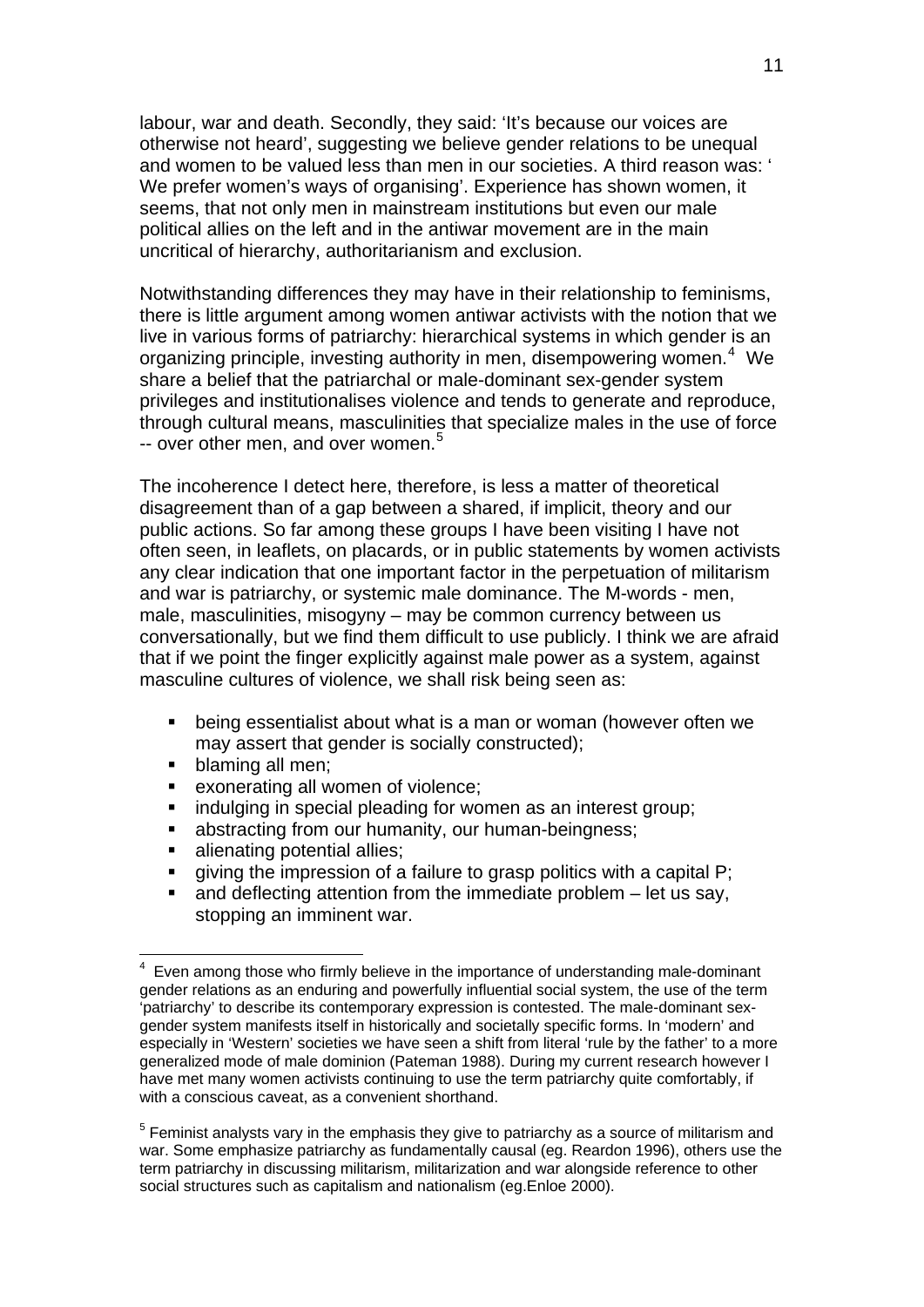This leads to a strange anomaly - that though we strongly believe gender is not synonymous with women, that a gender analysis is precisely about *relations between* men and women, *between* masculinities and femininities, nonetheless our public pronouncements as women organising against war almost always 'do gender' as if it meant 'women'. We proclaim ourselves 'women', we speak 'as women', we fill our leaflets with facts and figures about women's suffering in war. This reflects part of our thinking. We point the finger of blame for war at capitalism, imperialism, nationalisms and fundamentalisms. And this reflects another part of our thinking. But that element of our thinking which says that the persistence of war over centuries has something to do with patriarchy, with a systemic male dominance that meshes with all of those other 'isms', structures them and is structured by them, makes them dangerous in a special way for women, and indeed dangerous in a special way for men - that part of our thinking does not very often get clear expression.

Oddly, it is the women for whom it would seem to be most risky that are the ones most likely to break this taboo. So for instance the women of *Vimochana*, a women's project in Bangalore, India, are up against forms of Hindu nationalism and Muslim traditionalism that are often literally lethal for women. Yet they are bold enough to represent in their leaflets the pursuit of atomic weapons supremacy by the Indian state as quote 'macho posturing'; they speak of the invasions of Afghanistan and Iraq as 'wars of militarized faiths rooted in a hypermasculinized polity'. And they describe the fascist Hindutva movement too as 'hypermasculinized' (e.g. Women in Black Bangalore leaflet for International Women's Day March 8, 2002). You do not often see this kind of terminology in our Women in Black leaflets in London or New York.

I think there are three reasons for this odd silence, the gap between what we say to each other when we are among women, and our public statements. One is the calculated rubbishing of feminism that has made many women fear to be associated with feminist thinking. Another is our default reality, inhabiting the heterosexual family. It is truly very hard to voice a critique of patriarchy - of masculine cultures that celebrate violence, of the normalization of aggressive and exploitative sexual practices - while understanding and forgiving, loving, admiring, and sorrowing for, individual men and boys. In theory it should not be impossible, but it is undeniably experienced as difficult.

Third and most important, I believe as women we censor ourselves in part due to a notable (yet actually seldom noted) lack of a visible movement of men who are for their part ready to critique patriarchy and its violent, masculinist and misogynist cultures. Some men will do this when surrounded by friendly women, but few will do so publicly, among men, in more hostile places.

To point to this gap between theory and practice is not to blame our movement but rather to open a discussion about strategy, to ask ourselves: what are appropriate strategies for feminist antimilitarist activists who believe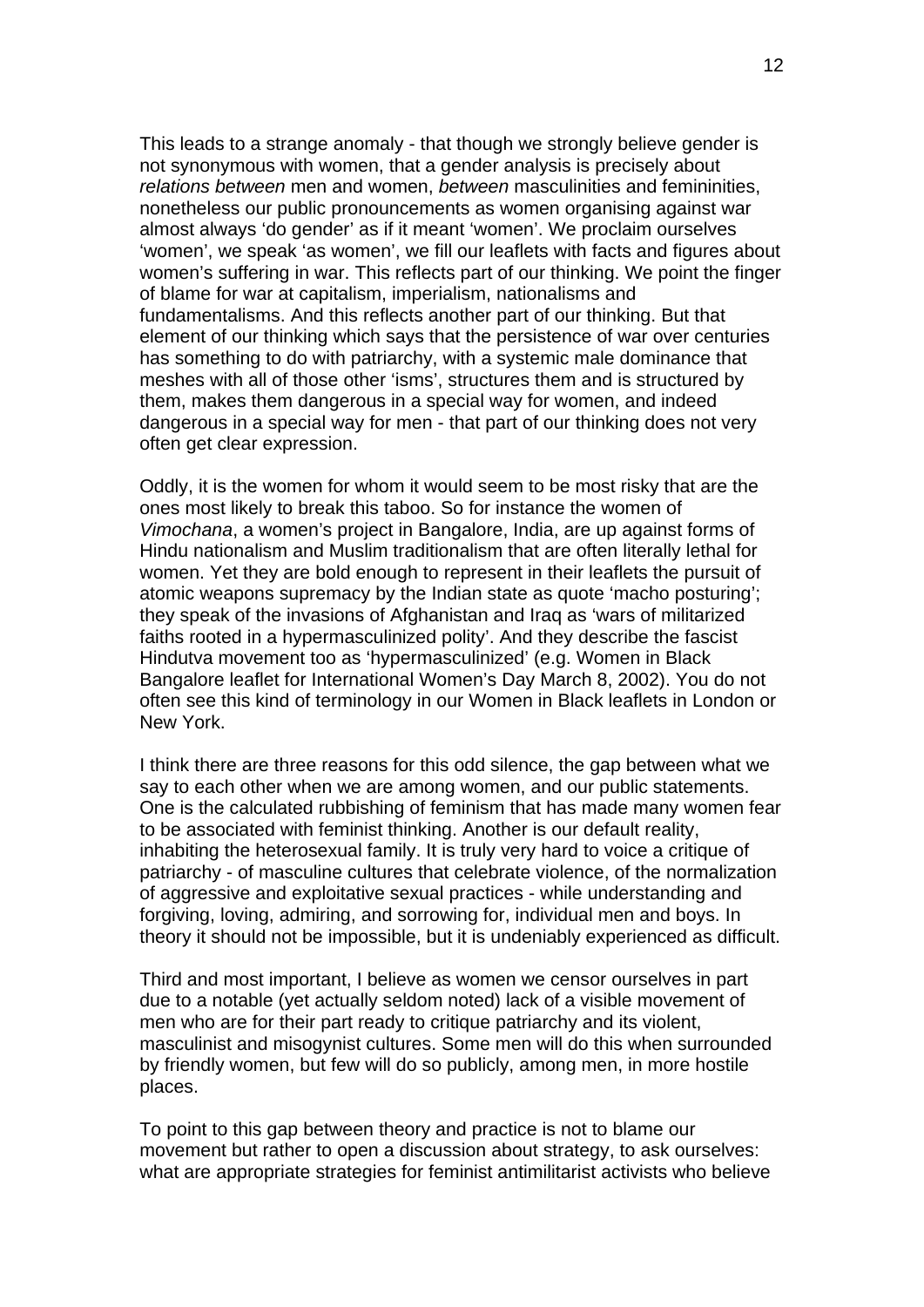that transforming gender relations and ending the strategic use of violence must go hand-in-hand? How can feminists best reach other women who have had less exposure to a political critique of gender relations?

# **Aspirations and realities**

So these incoherences in the women's antiwar movement around the world - and they are not the only ones - have alerted me to a certain superficiality, even triumphalism, in the language of 'global social movement' with which I incautiously began this paper. It is good to aspire to be or to become such a movement. But something yet is needed to make it more than rhetoric. For a start, effectiveness depends on good communications. I have not begun to discuss in this paper the issue of intelligent (and ethical) use of communications technology and air travel on which the discussion and negotiation of shared aims and concerted international actions rely.

Instead I have limited my discussion only to the substance of our analysis and strategy. And on this, nothing can be taken for granted. The individuals and groups that comprise our putative global social movement are rooted in a huge variety of ethno-national states, regions and sub-cultures. For example, some of us are in situations where principled non-violence may be a productive strategy for achieving justice. But others of us may be living in situations where it is sheer idealism -- even suicide, where it will result in the death of those we love. Some of us are in situations where gender relations are such that if we speak out our critique of male power we shall be listened to respectfully; in others we may be ridiculed and marginalized; in others again they may throw us in prison or condemn us to death.

A global social movement sounds like a phenomenon that simply occurs, a gigantic 'happening', a force of nature, a joyful wave we can surf. I am beginning to see how naive that is. I am beginning to remember how the rhetoric of the international labour movement ('workers of the world unite') belied divergent interests: 'my' high wages were bought at the cost of 'your' poverty; 'my' job security was undermined by 'your' exploitability. It may be necessary, then, to climb down a little from this aspiration, and revert to that old subject of alliances. Alliances are not found, they are made. Women's alliances against militarism and war have to be negotiated woman by woman, group by group, network by network. There are countless specific instances of our attempts to reach each other, to make possible cooperation between, say, women of a given ethno-national name and their 'others', between women who are religious and those who are agnostic secularists, between women endowed with education and those deprived of it. Some women practice alliance building with impressive skill; others of us, less experienced, fumble at it.

Coming from this direction however has the merit of supplementing aspiration with technique. It means we could be bringing to the global scene a different body of knowledge - the understanding, painstakingly acquired in particular pasts, in particular locations, that there's no shortcut to coherent, sustained,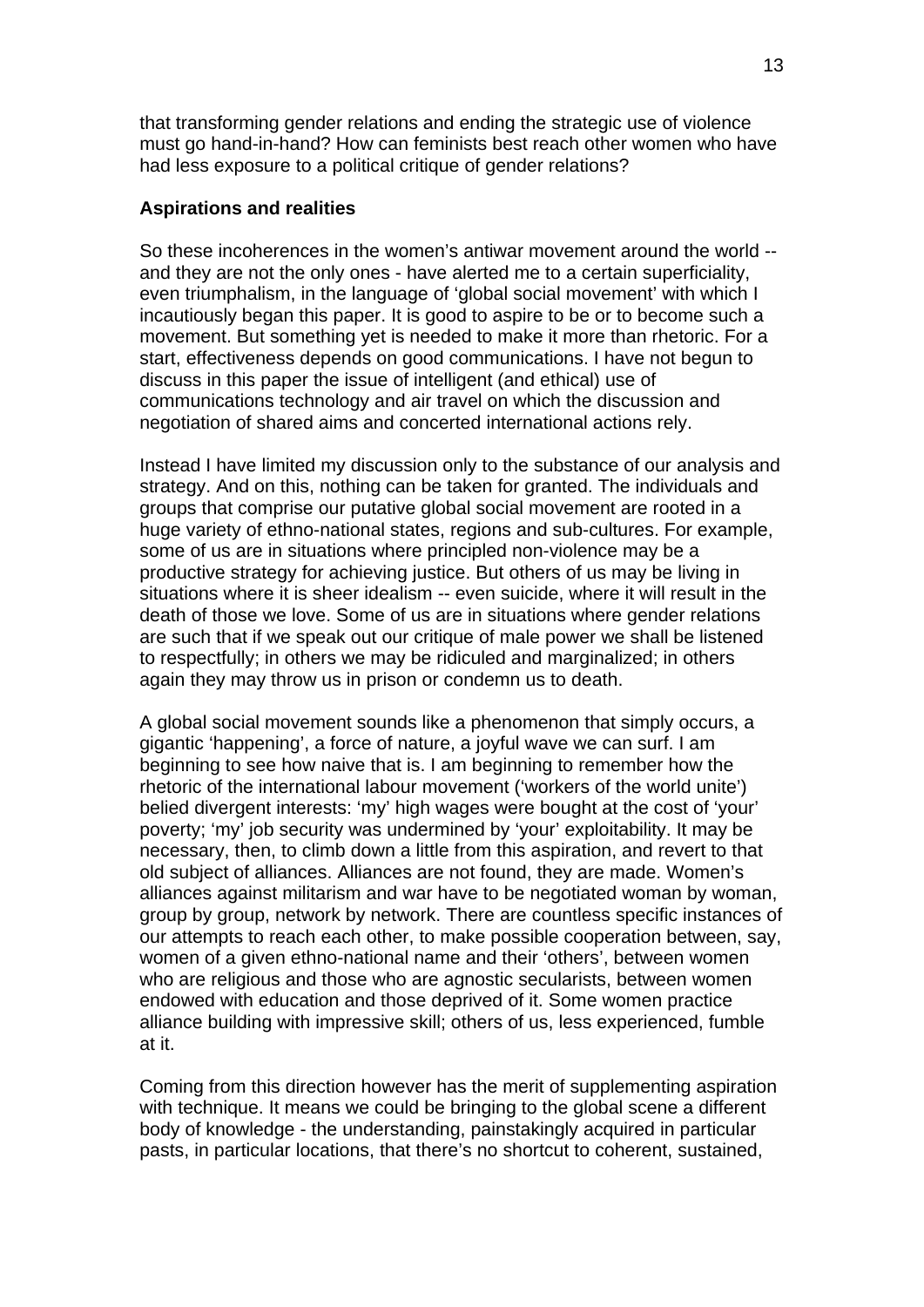shared organization and action. It can only be achieved through the careful choreography of 'transversal politics'.

The term *politica trasversale* was first deployed in the late 1980s in informal papers by Elisabetta Donini, Raffaela Alberto and other Italian feminist antiwar activists to describe the kind of process they found they needed in working cooperatively with women situated on conflicting sides in contemporary wars. It means, as some of us elaborated on it some years later, 'the practice of creatively crossing (and re-drawing) the borders that mark significant politicized differences. It means empathy without sameness, shifting without tearing up your roots…' It means 'on the one hand [to] look for commonalities without being arrogantly universalist, and other hand affirm difference without being transfixed by it' (Cockburn and Hunter 1999).

In bringing together our discrete and specific activisms into something that could rightfully claim to constitute a global social movement we need to take as much care in every instance of international contact as we are accustomed to do (at best) when we negotiate our immediate, local, identifications, positionalities and values. To bring the matter right home: unless we develop the competence to handle differences of identity, positionality and values in (for instance) the London group of Women in Black, we stand little chance of making meaningful connection with, and coordinating powerful acts of resistance among, other women's groups in other countries and continents.

## **REFERENCES:**

Abdullah, Ibrahim (ed) (2004) *Between Democracy and Terror: The Sierra Leone Civil War.* Dakar, Senegal: Council for the Development of Social Science Research in Africa.

Berdal, Mats and Malone, David. M. (eds) (2000) *Greed and Grievance: Economic Agendas in Civil Wars.* Boulder and London: Lynne Rienner Publishers.

Castells, Manuel (1997) *The Power of Identity.* Oxford and Malden, Mass: Blackwell.

Chomsky, Noam (1999) *The New Military Humanism: Lessons from Kosovo.*  London: Pluto Press.

Cockburn, Cynthia (1998) *The Space Between Us: Negotiating Gender and National Identities in Conflict.* London and New York: Zed Books.

Cockburn, Cynthia and Hunter, Lynette (1999) 'Transversal politics and translating practices', in thematic issue: Transversal Politics. *Soundings: A Journal of Politics and Culture.* Issue 12. Summer.

Code Pink (2005) *Stop the Next War Now! Effective Responses to Violence and Terrorism.* Obtainable at [store@codepinkalert.org](mailto:store@codepinkalert.org)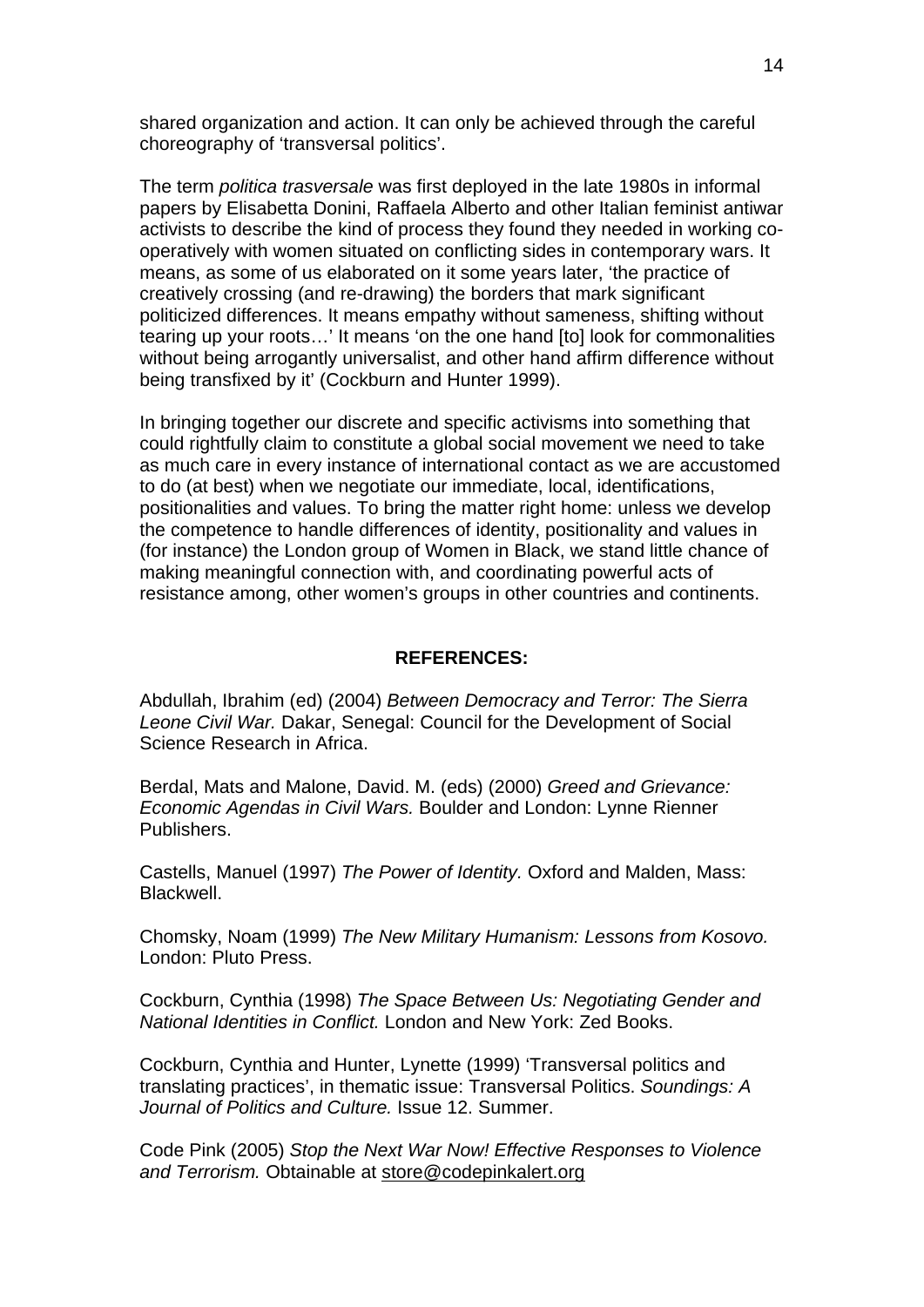Cohen, Robin and Rai, Shirin M. (2000) *Global Social Movements*. London and New Brunswick, NJ: The Athlone Press.

Enloe, Cynthia (2000) *Maneuvers: the International Politics of Militarizing Women's Lives.* Berkeley, Los Angeles, London: University of California Press.

International Initiative for Justice in Gujerat (2003) *Threatened Existence: A Feminist Analysis of the Genocide in Gujarat.* Mumbai: Forum Against Oppression of Women.

Keane, John (1998) *Civil Society: Old Images, New Visions*. Cambridge: Polity Press.

Koroma, Abdul Karim (2004) *Crisis and Intervention in Sierra Leone 1997- 2003.* Freetown and London: Andromeda Publications.

Pateman, Carole (1988) *The Sexual Contract.* Cambridge: Polity Press.

Peniston-Bird, Corinna (2000) 'Introduction to Part 2: Integration in the Military since 1945. Ambiguity, contradiction and possibility' in DeGroot, Gerard J. and Peniston-Bird, Corinna (eds) *A Soldier and a Woman: Sexual Integration in the Military.* Harlow: Longman/Pearson Education.

Reardon, Betty A. (1966) *Sexism and the War System*. Syracuse, NY: Syracuse University Press.

Ruta Pacifica (2003 ) *Ruta Pacifica de las Mujeres: No Parimos Hijos ni Hijas para la Guerra*. Medellin, Colombia.

Stiglmayer, Alexandra (ed) (1995) *Mass Rape: The War Against Women in Bosnia-Herzegovina*. Lincoln and London: University of Nebraska Press.

Touraine, Alain (1965) *Sociologie de l'Action.* Paris: Seuil.

Touraine, Alain (1966) *La Conscience Ouvriere.* Paris: Seuil.

Walz, Kenneth N. (1994) 'The origins of war in neorealist theory' in Betts, Richard K. (ed) *Conflict after the Cold War Years: Arguments on and Causes of War and Peace*. New York: Macmillan.

Walzer, Michael (1977) *Just and Unjust Wars: A Moral Argument with Historical Illustrations.* Basic Books, Harper Collins.

Waterman, Peter (1996) 'A new world view: globalization, civil society and solidarity' in Braman, Sandra and Sreberny-Mohammadi, Annabelle (eds) *Globalization, Communication and Transnational Civil Society*. Cresskill NJ: Hampton Press.